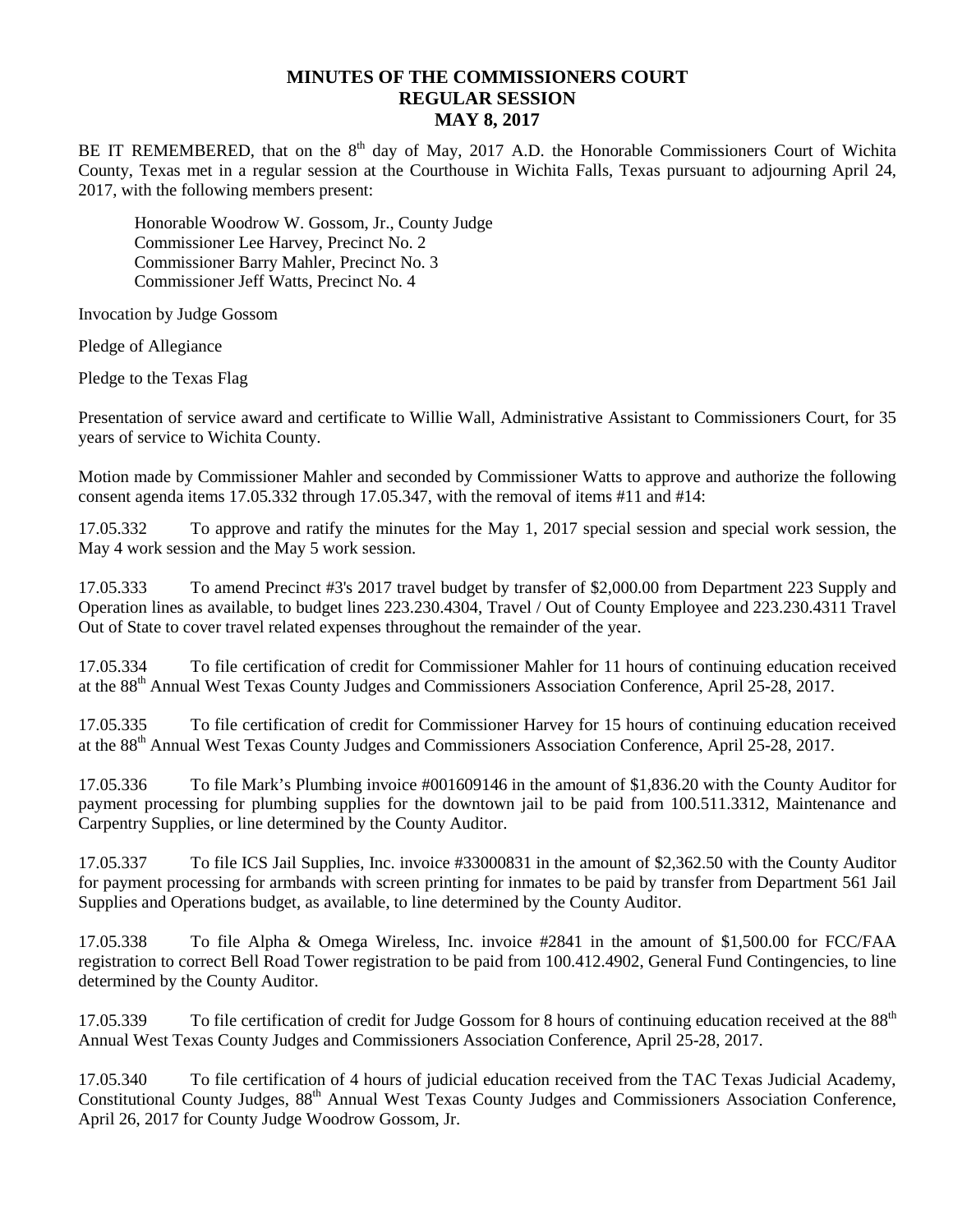17.05.341 To amend Court Order 17.02.118 dated February 6, 2017 to read as follows:

To accept Buy Board quote from Rockdale Country Ford dba Caldwell Country in the amount of \$26,386.00 for a 2017 Ford Explorer PPV K8A for Constable #1, plus cost of installation and transfer of law enforcement equipment to new vehicle, up to \$1,030.00, to be paid from 2016 Limited Tax Note Proceeds.

17.05.342 To file Harper Perkins Architects, Inc. invoice #6 in the amount of \$167.29 with the County Auditor for payment processing for architectural and/or reimbursable items for the Sprague Firing Range Project with payment from 2016 Limited Tax Note funds budget as established by the County Auditor.

17.05.343 To file application and certificate for payment #5 in the amount of \$8,035.00 for payment to Trinity Hughes Construction Co. with the County Auditor for payment processing for Sprague Firing Range project work with payment from 2016 Limited Tax Note funds budget as established by the County Auditor.

17.05.344 To file Hart InterCivic invoice #068933 in the amount of \$383.50 with the County Auditor for payment processing for eSlate Election Day Kits and Early Voting Kits to be paid from 100.409.4902, General Fund Contingencies, to line determined by the County Auditor.

17.05.345 To file Closner Equipment Co. Inc. invoice #0037531 in the amount of \$1,441.08 with the County Auditor for payment processing for multiple spray valves and other equipment for oil distributor for Precinct 5 to be paid from 225.250.3608, Parts and Accessories.

17.05.346 To amend Court Order 17.05.317 to include Mobile Phone of Texas, Inc. invoice #203-37093 in the amount of \$665.90 for radio and installation in Precinct #2 2017 Ford F250.

17.05.347 To file Web Fire Communications invoice #4579-2 in the amount of \$194,675.00 with the County Auditor for payment processing for NEC 9300 Telephone System project with payment from Fund 404, 2016 Limited Tax Note, as established by the County Auditor.

Motion carried unanimously.

17.05.348 Motion made by Commissioner Mahler and seconded by Commissioner Harvey to approve the emergency and regular bills for payment.

Motion carried unanimously.

Jail work orders were discussed with no action taken.

17.05.349 Motion made by Commissioner Harvey and seconded by Commissioner Mahler to accept bid from Lance Spragins for erosion control for the berms at the new Wichita County Sheriff's Gun Range.

Motion carried unanimously.

17.05.350 Motion made by Commissioner Watts and seconded by Commissioner Mahler to approve the County Treasurer's Reports for February & March, 2017 and authorize County Judge and Commissioners to sign affidavits certifying compliance with Section 114.026(c) for February & March, 2017. Copies of the affidavits are attached hereto as Exhibit "A".

Motion carried unanimously.